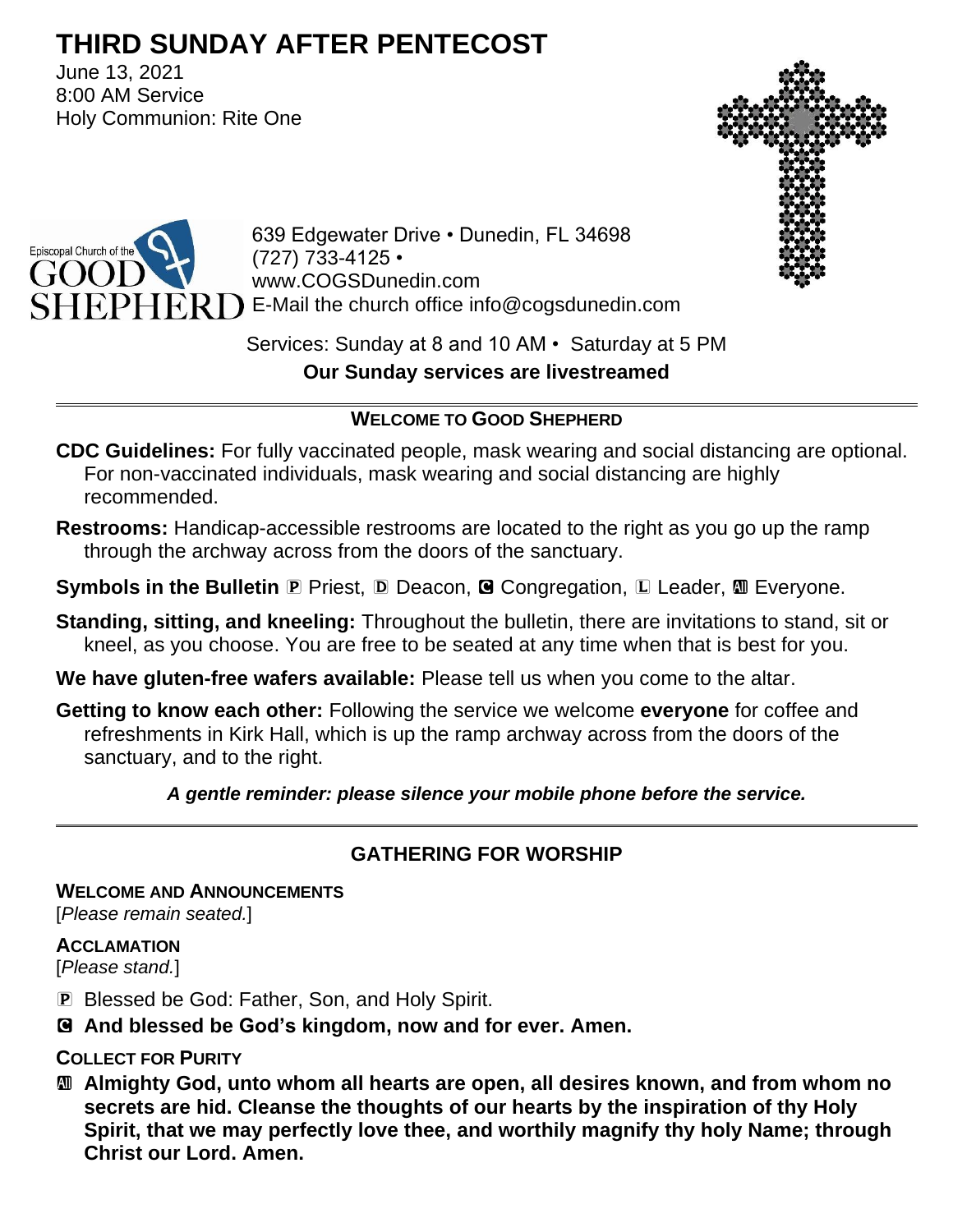#### **P** Lord, have mercy upon us.

#### C **Christ, have mercy upon us.**

**P** Lord, have mercy upon us.

#### **THE COLLECT OF THE DAY**

P The Lord be with you.

## C **And with thy Spirit.**

- P Let us pray… Keep, O Lord, your household the Church in your steadfast faith and love, that through your grace we may proclaim your truth with boldness, and minister your justice with compassion; for the sake of our Savior Jesus Christ, who lives and reigns with you and the Holy Spirit, one God, now and for ever.
- C **Amen.**

## **THE WORD OF GOD**

**The Readings:** 1 Samuel 15:34-16:13, Psalm 20, 2 Corinthians 5:6-10, (11-13), 14-17, Mark 4:26-34

[*Please be seated.*]

## **The First Reading**

L *The First Reading is taken from 1 Samuel chapter 15…*

Samuel went to Ramah; and Saul went up to his house in Gibeah of Saul. Samuel did not see Saul again until the day of his death, but Samuel grieved over Saul. And the Lord was sorry that he had made Saul king over Israel. The Lord said to Samuel, "How long will you grieve over Saul? I have rejected him from being king over Israel. Fill your horn with oil and set out; I will send you to Jesse the Bethlehemite, for I have provided for myself a king among his sons." Samuel said, "How can I go? If Saul hears of it, he will kill me." And the Lord said, "Take a heifer with you, and say, 'I have come to sacrifice to the Lord.' Invite Jesse to the sacrifice, and I will show you what you shall do; and you shall anoint for me the one whom I name to you." Samuel did what the Lord commanded, and came to Bethlehem. The elders of the city came to meet him trembling, and said, "Do you come peaceably?" He said, "Peaceably; I have come to sacrifice to the Lord; sanctify yourselves and come with me to the sacrifice." And he sanctified Jesse and his sons and invited them to the sacrifice. When they came, he looked on Eliab and thought, "Surely the Lord's anointed is now before the Lord." But the Lord said to Samuel, "Do not look on his appearance or on the height of his stature, because I have rejected him; for the Lord does not see as mortals see; they look on the outward appearance, but the Lord looks on the heart." Then Jesse called Abinadab, and made him pass before Samuel. He said, "Neither has the Lord chosen this one." Then Jesse made Shammah pass by. And he said, "Neither has the Lord chosen this one." Jesse made seven of his sons pass before Samuel, and Samuel said to Jesse, "The Lord has not chosen any of these." Samuel said to Jesse, "Are all your sons here?" And he said, "There remains yet the youngest, but he is keeping the sheep." And Samuel said to Jesse, "Send and bring him; for we will not sit down until he comes here." He sent and brought him in. Now he was ruddy, and had beautiful eyes, and was handsome. The Lord said, "Rise and anoint him; for this is the one." Then Samuel took the horn of oil, and anointed him in the presence of his brothers; and the spirit of the Lord came mightily upon David from that day forward. Samuel then set out and went to Ramah.

- L The Word of the Lord.
- C **Thanks be to God.**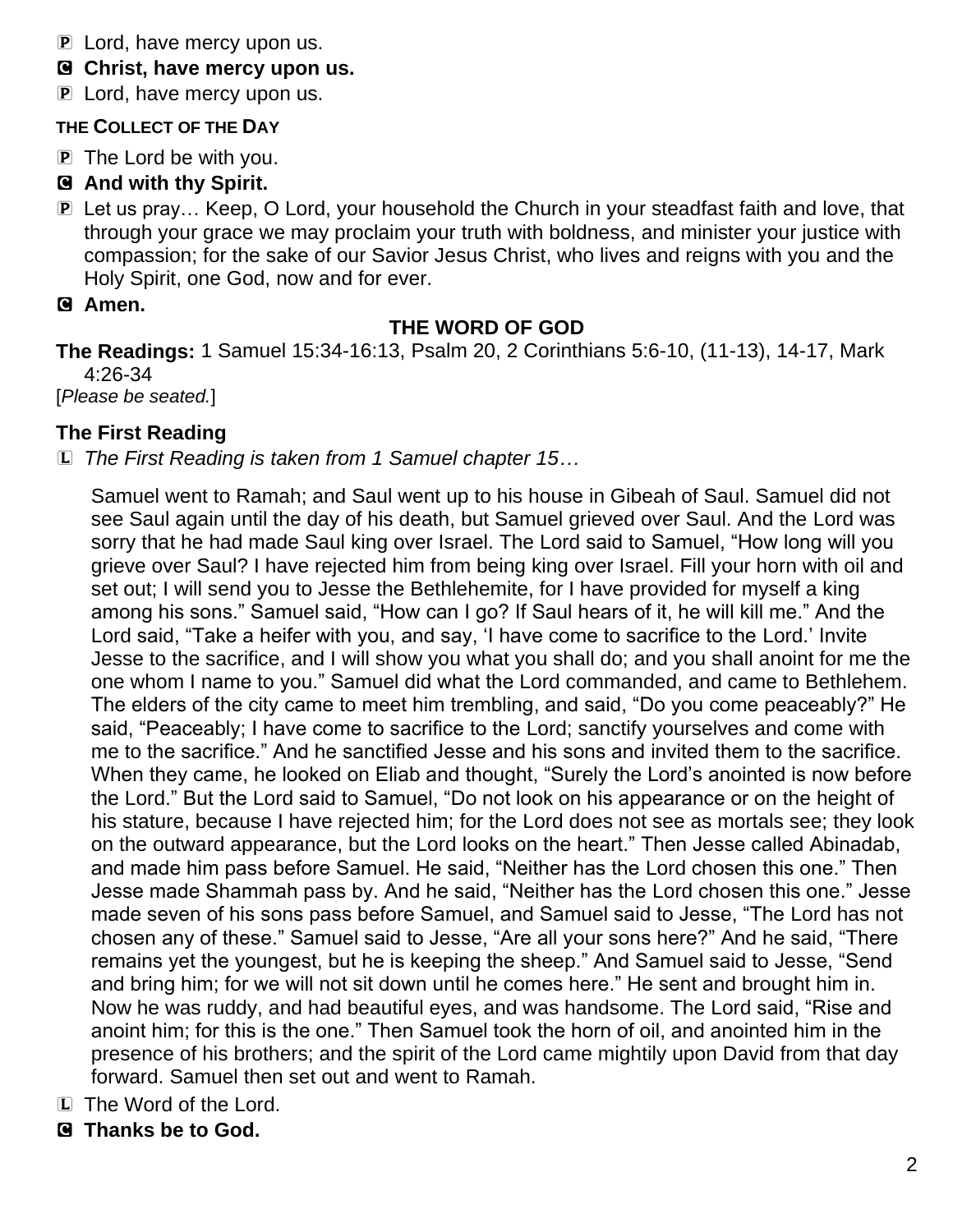## **The Psalm**

- L *We will read responsively Psalm 20…*
- L May the LORD answer you in the day of trouble, the Name of the God of Jacob defend you;
- C **Send you help from his holy place and strengthen you out of Zion;**
- L Remember all your offerings and accept your burnt sacrifice;
- C **Grant you your heart's desire and prosper all your plans.**
- L We will shout for joy at your victory and triumph in the Name of our God; may the LORD grant all your requests.
- C **Now I know that the LORD gives victory to his anointed; he will answer him out of his holy heaven, with the victorious strength of his right hand.**
- L Some put their trust in chariots and some in horses, but we will call upon the Name of the LORD our God.
- C **They collapse and fall down, but we will arise and stand upright.**
- **L** O LORD, give victory to the king and answer us when we call.

## **The Second Reading**

L *The Second Reading is taken from 2 Corinthians chapter 5…*

We are always confident; even though we know that while we are at home in the body we are away from the Lord-- for we walk by faith, not by sight. Yes, we do have confidence, and we would rather be away from the body and at home with the Lord. So whether we are at home or away, we make it our aim to please him. For all of us must appear before the judgment seat of Christ, so that each may receive recompense for what has been done in the body, whether good or evil.

[Therefore, knowing the fear of the Lord, we try to persuade others; but we ourselves are well known to God, and I hope that we are also well known to your consciences. We are not commending ourselves to you again, but giving you an opportunity to boast about us, so that you may be able to answer those who boast in outward appearance and not in the heart. For if we are beside ourselves, it is for God; if we are in our right mind, it is for you.] For the love of Christ urges us on, because we are convinced that one has died for all; therefore all have died. And he died for all, so that those who live might live no longer for themselves, but for him who died and was raised for them. From now on, therefore, we regard no one from a human point of view; even though we once knew Christ from a human point of view, we know him no longer in that way. So if anyone is in Christ, there is a new creation: everything old has passed away; see, everything has become new!

- L The Word of the Lord.
- C **Thanks be to God.**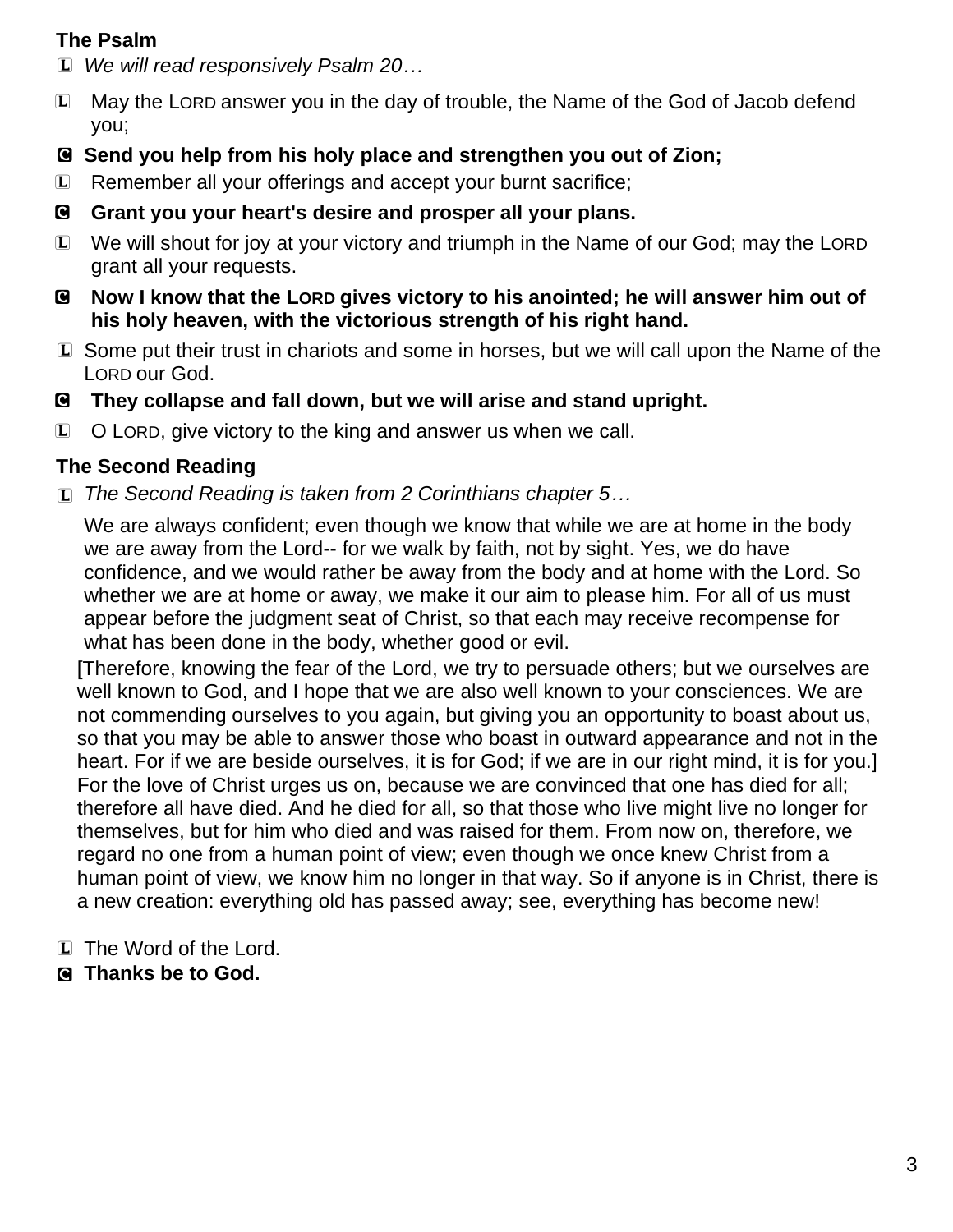## **The Gospel**

[*Please stand.*]

D The Holy Gospel of our Lord Jesus Christ according to Mark.

## C **Glory be to thee, O Lord.**

D Jesus said, "The kingdom of God is as if someone would scatter seed on the ground, and would sleep and rise night and day, and the seed would sprout and grow, he does not know how. The earth produces of itself, first the stalk, then the head, then the full grain in the head. But when the grain is ripe, at once he goes in with his sickle, because the harvest has come."

He also said, "With what can we compare the kingdom of God, or what parable will we use for it? It is like a mustard seed, which, when sown upon the ground, is the smallest of all the seeds on earth; yet when it is sown it grows up and becomes the greatest of all shrubs, and puts forth large branches, so that the birds of the air can make nests in its shade."

With many such parables he spoke the word to them, as they were able to hear it; he did not speak to them except in parables, but he explained everything in private to his disciples.

D The Gospel of the Lord.

## C **Praise be to thee, O Christ.**

**SERMON** The Rev. Whitney Burton

[*Please be seated.*]

#### **NICENE CREED**  [*Please stand.*]

C **We believe in one God, the Father, the Almighty, maker of heaven and earth, of all that is, seen and unseen.** 

**We believe in one Lord, Jesus Christ, the only Son of God, eternally begotten of the Father, God from God, Light from Light, true God from true God, begotten, not made, of one Being with the Father. Through him all things were made. For us and for our salvation he came down from heaven: by the power of the Holy Spirit he became incarnate from the Virgin Mary, and was made man. For our sake he was crucified under Pontius Pilate; he suffered death and was buried. On the third day he rose again in accordance with the Scriptures; he ascended into heaven and is seated at the right hand of the Father. He will come again in glory to judge the living and the dead, and his kingdom will have no end.**

**We believe in the Holy Spirit, the Lord, the giver of life, who proceeds from the Father and the Son. With the Father and the Son he is worshiped and glorified. He has spoken through the Prophets. We believe in one holy catholic and apostolic Church. We acknowledge one baptism for the forgiveness of sins. We look for the resurrection of the dead, and the life of the world to come. Amen.**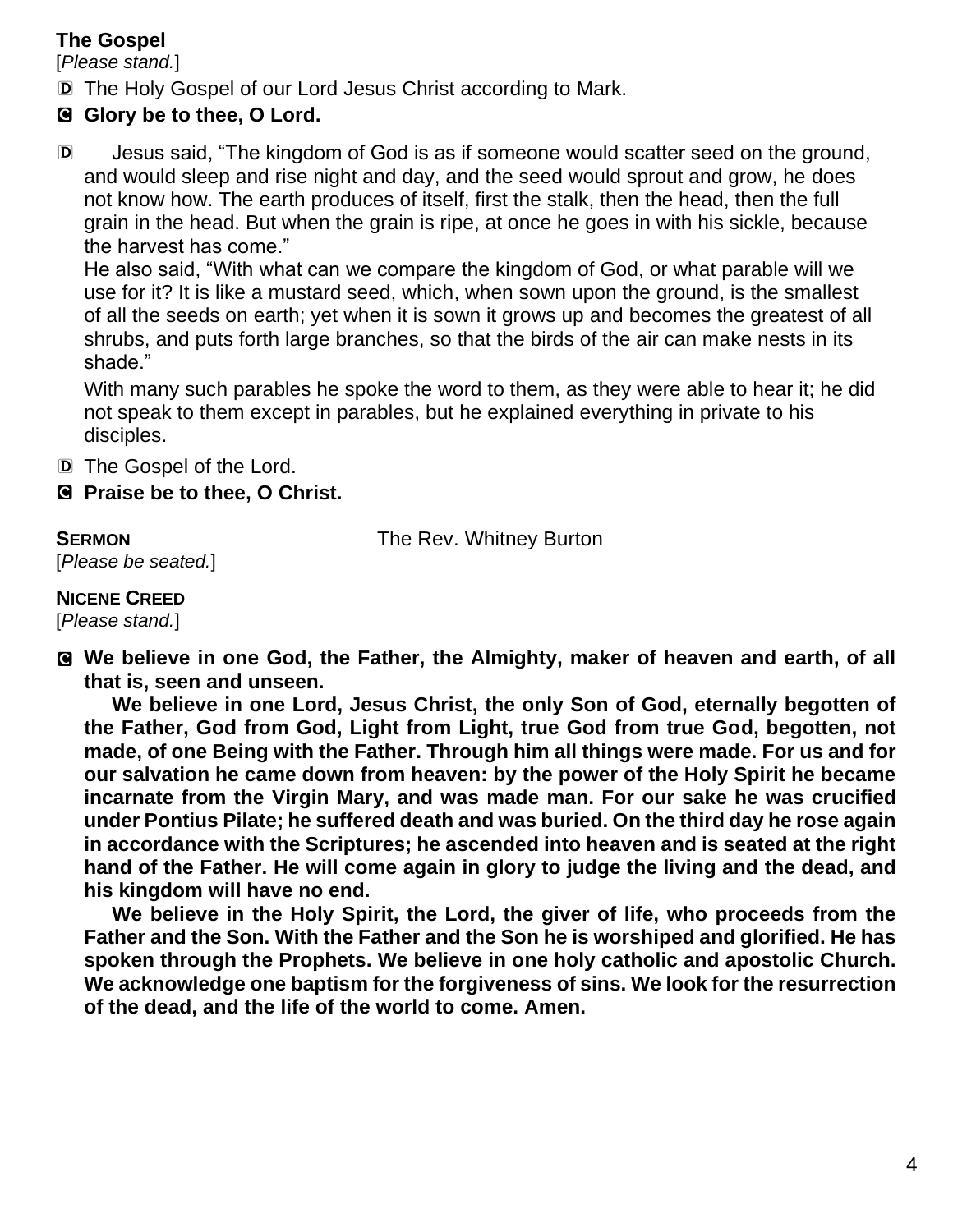#### **PRAYERS OF THE PEOPLE**

*[Please sit, stand, or kneel, as you prefer.]*

- D Let us pray for the whole state of Christ's Church and the world.
- L Almighty and everliving God, who in thy holy Word hast taught us to make prayers, and supplications, and to give thanks for all humanity receive these our prayers which we offer unto thy divine Majesty, beseeching thee to inspire continually the Universal Church with the spirit of truth, unity, and concord; and grant that all those who do confess thy holy Name may agree in the truth of thy holy Word, and live in unity and godly love. God of Light and Life,

## C **We pray to you.**

L Give grace, O heavenly Father, to all bishops, especially to Michael, our Presiding Bishop; Dabney, our Bishop; Barry and Michael, our Assisting Bishops; Whitney, our Rector; Cindy, our Deacon; to our companion diocese of the Dominican Republic; to these Episcopal Churches in our Diocese; St. Mary Magdalene, Bradenton; St. Mary's, Bonita Springs; St. Mary's, Dade City; St. Mary's, Palmetto; St. Mary's, Tampa; St. Matthew's, St. Petersburg, Clearwater Deanery Collaboration Partners; and to all priests, deacons, and the laity in their ministry; that they may, both by their life and doctrine, set forth thy true and lively Word, and rightly and duly administer thy holy Sacraments. God of Light and Life,

## C **We pray to you.**

L And to all thy people give thy heavenly grace, and especially to this congregation here present; that, with meek heart and due reverence, they may hear and receive thy holy Word, truly serving thee in holiness and righteousness all the days of their life. God of Light and Life,

## C **We pray to you.**

L We beseech thee also so to rule the hearts of those who bear the authority of government in this and every land, especially President Biden, that they may be led to wise decisions and right actions for the welfare and peace of the world. We pray that all God's children, especially those in the Middle East, might live in the hope of the world peace for which we are created. God of Light and Life,

## C **We pray to you.**

L And we most humbly beseech thee, of thy goodness, O Lord, to comfort and succor [*Add handwritten names from notebook*] and all those who, in this transitory life, are in trouble, sorrow, need, sickness, or any other adversity, especially those listed in the weekly news who have asked for our prayers. I now invite you to pray for others by name, aloud or in your hearts. [*Leave time…*] God of Light and Life,

## C **We pray to you.**

L Open, O Lord, the eyes of all people to behold thy gracious hand in all thy works, that, rejoicing in thy whole creation, they may honor thee with their substance, and be faithful stewards of thy bounty. We give thanks for the flowers given to the Gory of God, and for all the blessings of this life, especially the birthdays this coming week of Stephen Maisel, Bette Saiberlich-Poulos, Len Glowa, Ryan Stollenmaier, Beth Ann Strickland, and the anniversaries of Peter & Donna Brotherhood, Pat & Carol Cates*.* God of Light and Life,

## C **We pray to you.**

L And we also bless thy holy Name for all thy servants departed this life in thy faith and fear, [*especially… add names from notebook*]. Please add names of those on your heart, silently or aloud. [*Leave time…*] We beseech thee to grant them continual growth in thy love and service; and to grant us grace so to follow the good examples of all thy saints, that with them we may be partakers of thy heavenly kingdom. God of Light and Life,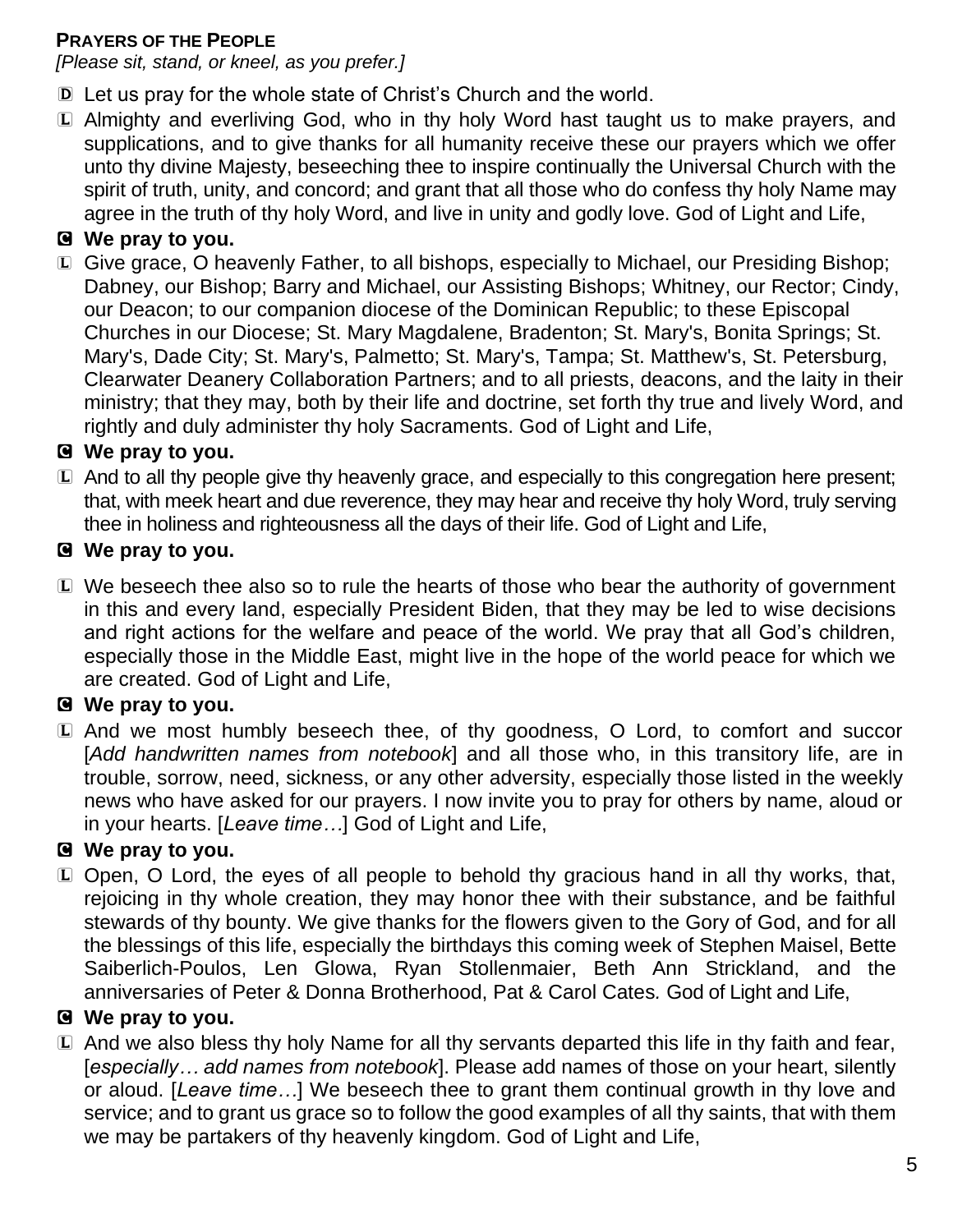## C **We pray to you.**

- L Grant these our prayers, O Father, for Jesus Christ's sake, our only Mediator and Advocate.
- C **Amen.**

## **CONFESSION AND ABSOLUTION**

[*Please kneel or stand.*]

- D Let us humbly confess our sins unto Almighty God. [*Silence is kept.*] Most merciful God, . . .
- a **We confess that we have sinned against thee in thought, word, and deed, by what we have done, and by what we have left undone. We have not loved thee with our whole heart; we have not loved our neighbors as ourselves. We are truly sorry and we humbly repent. For the sake of thy Son Jesus Christ, have mercy on us and forgive us; that we may delight in thy will, and walk in thy ways, to the glory of thy Name. Amen.**
- P Almighty God, our heavenly Father, who of his great mercy hath promised forgiveness of sins to all those who with hearty repentance and true faith turn unto him, have mercy upon you, pardon and deliver you from all your sins, confirm and strengthen you in all goodness, and bring you to everlasting life; through Jesus Christ our Lord.

#### C **Amen.**

#### **THE GREETING OF PEACE** [*Please stand.*]

- P The peace of the Lord be always with you.
- C **And with thy spirit.**

## **THE HOLY COMMUNION**

#### **OFFERTORY SENTENCE**

[*Please be seated.*]

#### **PRESENTATION OF THE OFFERINGS**

[*Please stand when invited by the Deacon.*]

D As we receive these gifts, we acknowledge

C **All things come from thee, O Lord and of thine own have we given thee.**

**THE GREAT THANKSGIVING:** Eucharistic Prayer II

- P The Lord be with you.
- C **And with thy spirit.**
- P Lift up your hearts.
- C **We lift them up unto the Lord.**
- P Let us give thanks unto our Lord God.
- C **It is meet and right so to do.**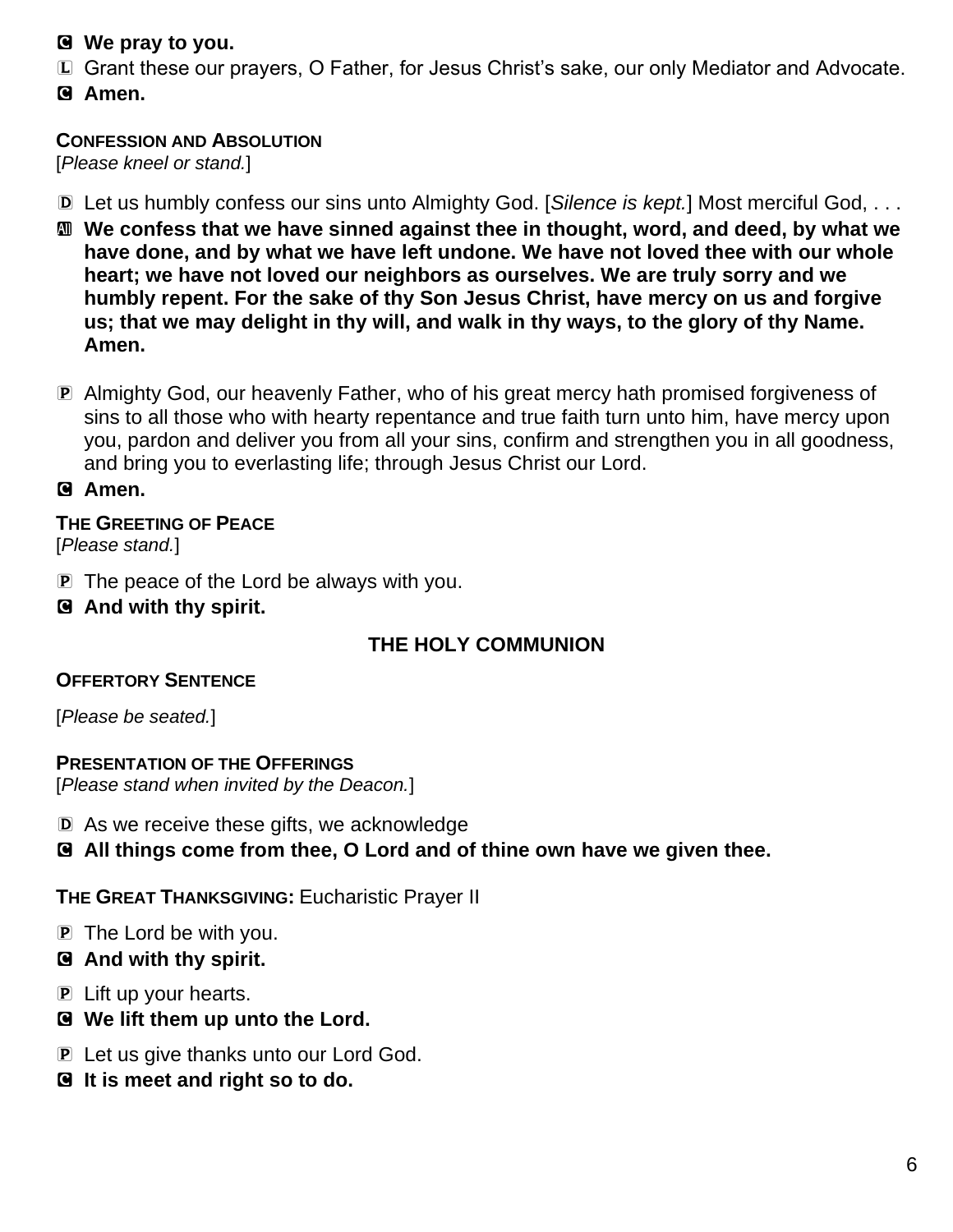P It It is very meet, right, and our bounden duty, that we should at all times, and in all places, give thanks unto thee, O Lord, holy Father, almighty, everlasting God, Creator of the light and source of life, who hast made us in thine image, and called us to new life in Jesus Christ our Lord. Therefore, with Angels and Archangels, and with all the company of heaven, we laud and magnify thy glorious Name; evermore praising thee, and saying,

## C **Holy, holy, holy, Lord God of Hosts: Heaven and earth are full of thy glory. Glory be to thee, O Lord Most High.**

**Blessed is he that cometh in the name of the Lord. Hosanna in the highest.**

[*Please kneel or stand, as you choose.*]

- P All glory be to thee, O Lord our God, for that thou didst create heaven and earth, and didst make us in thine own image; and, of thy tender mercy, didst give thine only Son Jesus Christ to take our nature upon him, and to suffer death upon the cross for our redemption. He made there a full and perfect sacrifice for the whole world; and did institute, and in his holy Gospel command us to continue, a perpetual memory of that his precious death and sacrifice, until his coming again.
- P For in the night in which he was betrayed, he took bread; and when he had given thanks to thee, he broke it, and gave it to his disciples, saying, "Take, eat, this is my Body, which is given for you. Do this in remembrance of me."
- P Likewise, after supper, he took the cup; and when he had given thanks, he gave it to them, saying, "Drink this, all of you; for this is my Blood of the New Covenant, which is shed for you, and for many, for the remission of sins. Do this, as oft as ye shall drink it, in remembrance of me."
- P Wherefore, O Lord and heavenly Father, we thy people do celebrate and make, with these thy holy gifts which we now offer unto thee, the memorial thy Son hath commanded us to make; having in remembrance his blessed passion and precious death, his mighty resurrection and glorious ascension; and looking for his coming again with power and great glory. And we most humbly beseech thee, O merciful Father, to hear us, and, with thy Word and Holy Spirit, to bless and sanctify these gifts of bread and wine, that they may be unto us the Body and Blood of thy dearly-beloved Son Jesus Christ.
- C **And we earnestly desire thy fatherly goodness to accept this our sacrifice of praise and thanksgiving, whereby we offer and present unto thee, O Lord, our selves, our souls and bodies. Grant, we beseech thee, that all who partake of this Holy Communion may worthily receive the most precious Body and Blood of thy Son Jesus Christ, and be filled with thy grace and heavenly benediction; and also that we and all thy whole Church may be made one body with him, that he may dwell in us, and we in him; through the same Jesus Christ our Lord;**
- P By whom, and with whom, and in whom, in the unity of the Holy Ghost all honor and glory be unto thee, O Father Almighty, world without end.
- C **AMEN.**